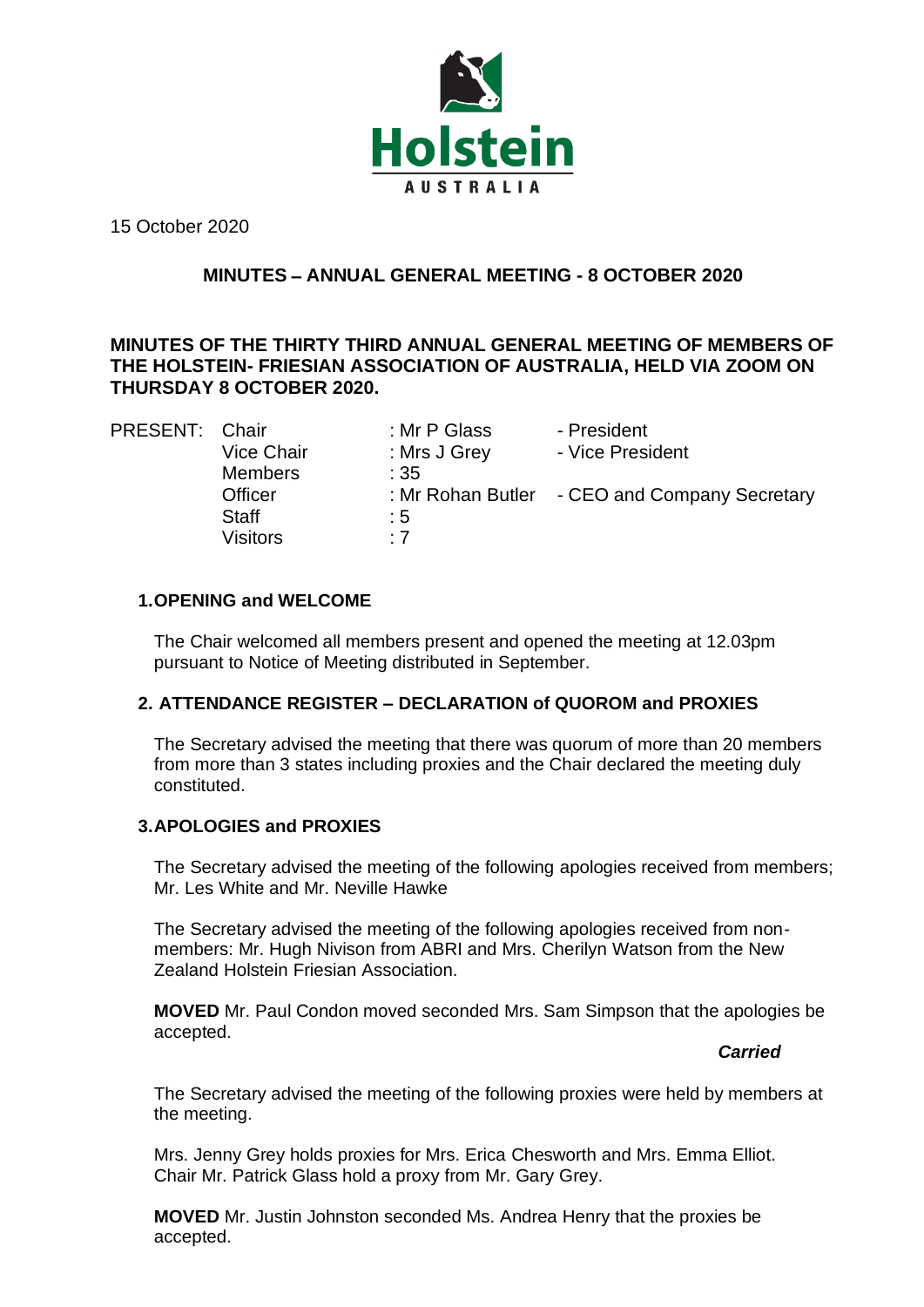### **4.ORDINARY BUSINESS**

### **4.1 Confirmation of the Minutes of the Previous Meeting**

**MOVED** Mr. David Johnston, seconded Mr. Wes Brown that the minutes of the Thirty Second Annual General Meeting held on 19 September 2019 be accepted.

*Carried*

### **4.2 National Presidents Report**

Mr. Patrick Glass presented the Presidents Report for the financial year 2019/20.

### *Presidents Report 2019/20*

To say 2020 has been an interesting year is an understatement. Nearly everything that happens within the Association has been effected by the COVID-19 pandemic, but just the same on the farm, the work continues, business as usual.

At a high level it has been a very successful year for HA. Despite a significant drop in the investment portfolio we have seen a significant rise in member's equity to \$3.248 million. This is primarily driven by high levels of export activity and Holstein Australia's role in facilitating that trade.

We continue to see a change in the way we interact with Members. Providing members with regular updates about the Association and the celebrating member's successes has been a high priority for the Board. This has included increased levels of social media activity and increasing the frequency of the Association's email update Dispatch from monthly to fortnightly.

The Board is always looking for continuous improvement in the governance of the Association. During the past financial year this included the creation of the Audit and Risk committee. This committee has been recommended to us by our Auditor. Made up from an external appointment with special skills and selected board members this is a committee we expect to meet 2-3 times a year to make sure that HA has all the correct checks and balances from a finance, governance and operational perspective.

The value of registered Holsteins continues to go from strength to strength. With prices for export heifers currently exceeding \$2000 per head. We also have regularly seen Holstein members receiving a premium for their registered animals at sale; in some cases many hundreds of dollars. This is a true market reflection of value of registered cattle and the quality of cattle that HA members provide to the Australian Dairy industry.

In somewhat sadder news, during the year Colin Ekers from Port Elliot South Australia passed away. Colin's efforts in promoting the Holstein breed and dairy farming in general to both people within the industry and also the general public was example for us all. Our thoughts are with his family.

I want to thank the contribution of the staff that help manage the Association. During the 2019/20 year COVID-19 and the movement restrictions it has brought about have meant our office staff have had to work from home and our field staff were initially taken off the road before returning. Currently, the office staff remain working from home, while the field team are back working within the restrictions placed on us by relative state governments.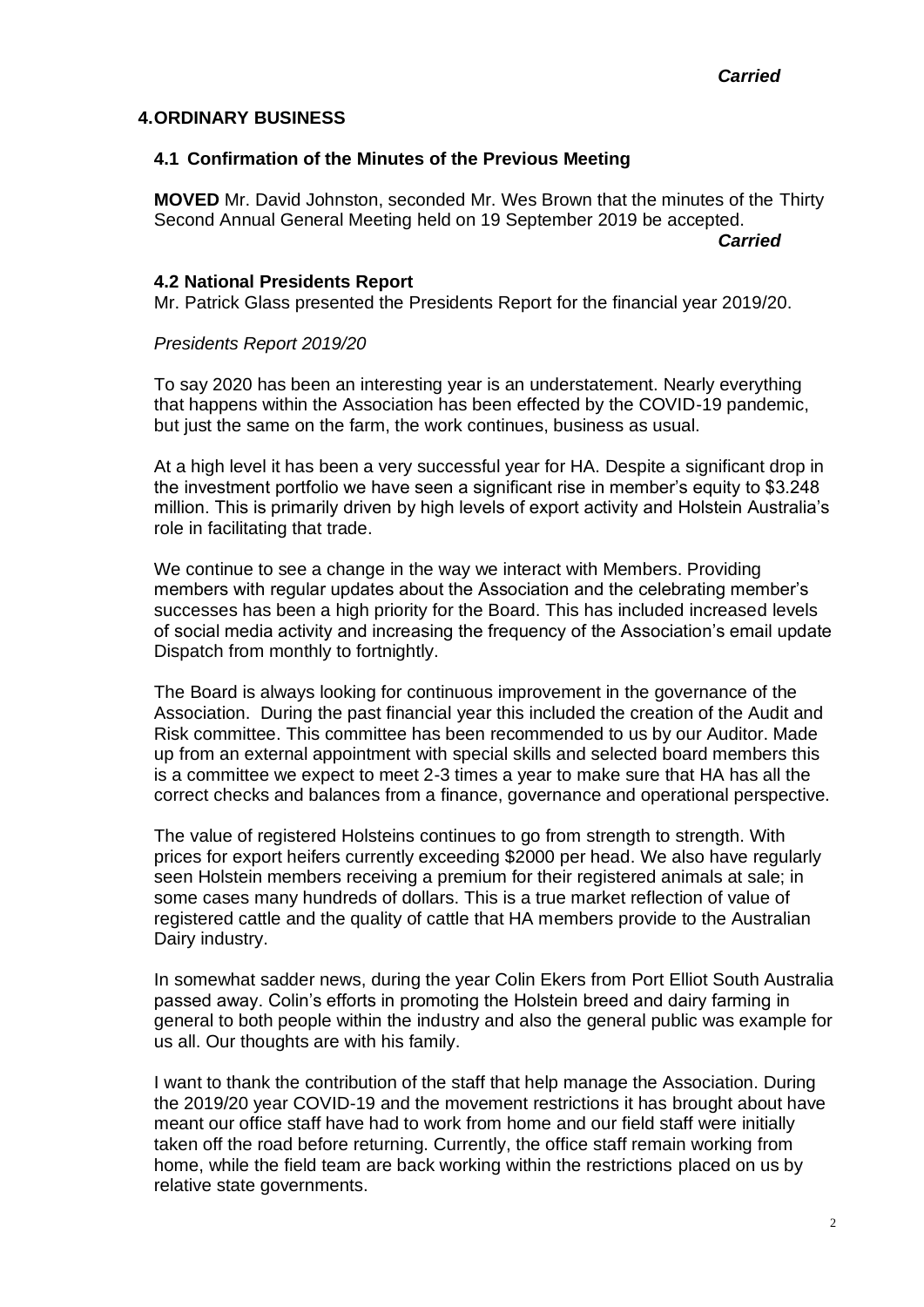While the staff haven't been able to operate within the 4 walls of Dairy House for some time now the collaboration with our Dairy House partners has continued to grow. We have now implemented a service sharing arrangement for accounting staff. In short this means each organisation contributes to the total cost of the accounting staff. Doing this has several benefits. Firstly there are some cost savings. More importantly though all three organisations get access to high quality accounting staff with a variety of skill sets. It also means all organisations have backup in the case that staff want to take leave or are unwell business can continue uninterrupted.

The most important decision a Board makes is the CEO. During the past 18 months former CEO Graeme Gillan approached the Board and indicated a desire to take a step back. This triggered the Board to undertake a succession plan to identify the next CEO for Holstein Australia. A process was undertaken including consulting with recruiters and human resources experts. Following a lengthy consultation and interview process Mr Rohan Butler was appointed to the role in June with the handover on 1 August. The opportunity to appoint a CEO from a current staff member was highly appealing. Over the last 12 months Rohan has been heavily involved in the development of the Strategic Business Plan and now has the opportunity to implement that plan, and I wish him, the staff and the Board the best of luck in implementing the plan.

Under Graeme's guidance over the past 6 years Holstein Australia has proven to be a resilient and progressive Association. I want to take this opportunity to thank Graeme for his time as CEO. He has guided the Association through some of the toughest periods the dairy industry has seen in recent times and his legacy has left the Association in an extremely strong position.

**MOVED** Mr. Matthew Robertson seconded Mrs. Toria Patten that the Presidents report be accepted.

*Carried*

# **4.3 DIRECTORS FINANCIAL REPORT, THE AUDITORS REPORT and FINANCIAL STATEMENTS for the YEAR ENDED 30 JUNE 2020.**

Mr. Garry Carpenter presented the Financial Report for the Financial Year 2019/20.

# *2019/20 Financial Report*

In a year of two halves that can only be described as extraordinary operating conditions for the Association it gives me great pleasure to announce a second consecutive successful year with a fully accounted surplus for the 2019/20 financial year of \$299,607.

The result reflects a continuation of revenue growth in our service offering as well as sustained export activity coupled with support for business from state and federal government during the COVID-19 pandemic.

While our investment portfolio performed below expectations and had a negative impact on the bottom line with unrealised loss of \$160,579 the business performed extremely well with a surplus of \$460,186 - up 22% from last year - before taking into account the unrealised loss.

Consequently, our balance sheet remains strong with member's equity now at \$3.248 M up 9% from the previous year.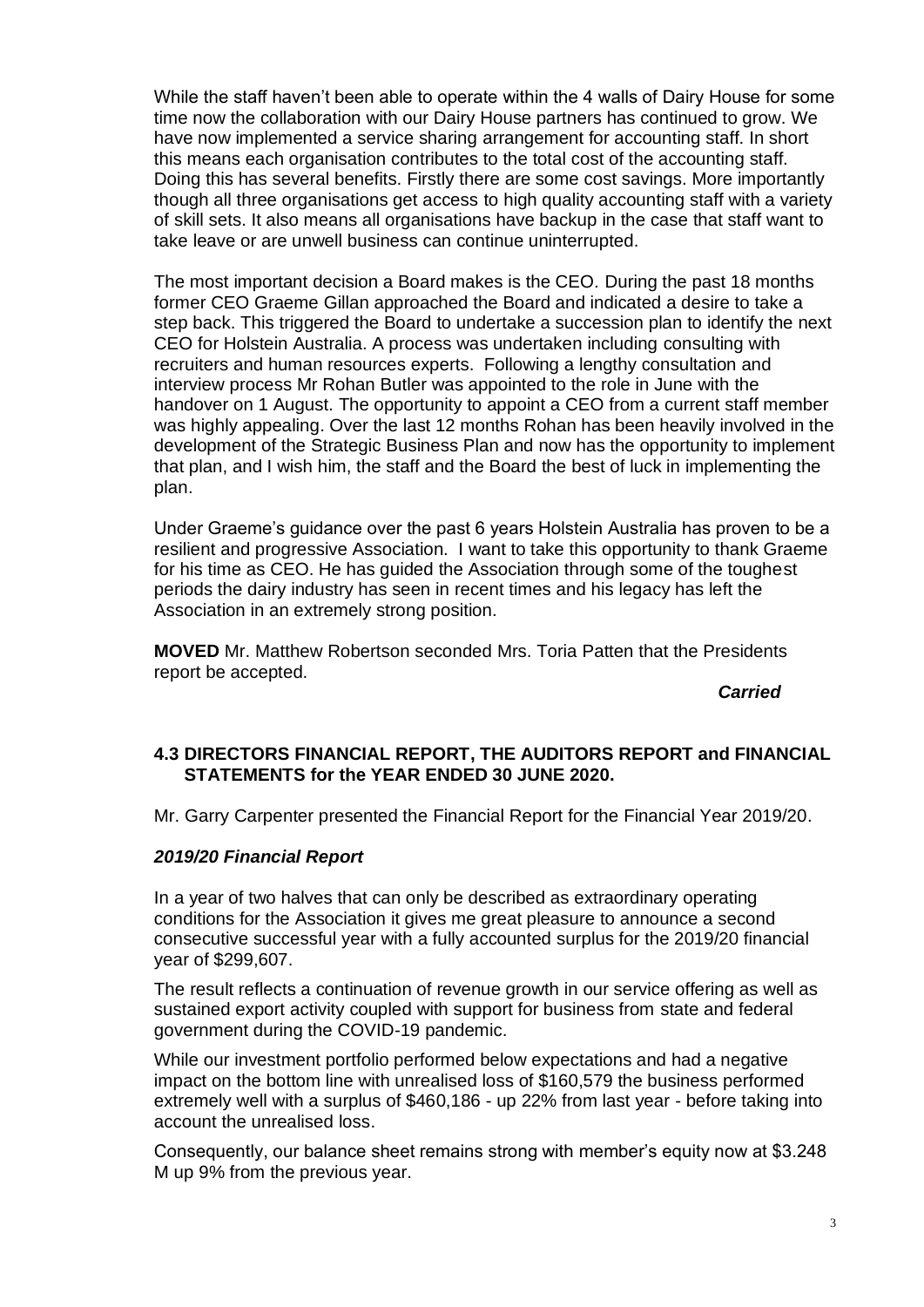# **2019/20 PROFIT & LOSS**

### *REVENUE*

Revenue for the year increased by 8% or \$291,402 to \$3.555 M with gains in the 1st tier categories of registrations, transfers, genetics testing and technical services. These have come about largely due to the better aligning of resources to those activities.

Classification revenue of \$732,505 was only down 2% which is an exceptional result considering the class team were off the road for an extended period during the height of COVID-19 restrictions.

Export revenue was on par with last financial year with a slight increase in income of 4% to \$997,118.

In 2nd tier revenue project and contract services was up 29% to \$84,785 and the Association benefited from state and federal government funding to the tune of \$152,500 through various assistance packages. Government assistance will continue into the current financial year but at reduced levels with program wind backs and more stringent eligibility requirements.

Our JobKeeper payments helped offset the unrealized loss of \$160,579 recorded against our investment portfolio due to COVID-19 related global equity market volatility in the 2nd half of 2020.

#### *EXPENSES*

In 2019/20 Expenses (including Export Service Charges that were marginally higher at 3%) increased by 6% to \$3.095 M.

Classification expenses were 6% higher despite a period where tours were put on hold during the 2nd half of the year due to COVID-19.

Some re-categorising of salaries to more accurately align expenses with the service performed showed a Technical Services expenses increase of 28% and Member Services expense decrease of 6%. While not a dollar for dollar switch the accounts now more accurately record where staff salaries are domiciled.

As expected building expenses were significantly lower than last year with the move to AgriBio complete.

While total expenses for the year increased marginally it's fair to say that prudent cost reductions introduced over the last two years have had the desired effect, however it is now unlikely this level of expense control can be maintained and still meet the needs of our service delivery.

### **2019/20 BALANCE SHEET**

Cash reserves remain strong up 28% to \$765,048 allowing flexibility should those reserves be called upon in the future. Our investment portfolio stands at \$2.024 M. Total assets now stand at \$4.052 M up 13% from 2019.

Current liabilities deceased by 13% while non-current liabilities increased due to newly introduced accounting standards for lease liabilities. Total liabilities stand at \$803,798 up 28% largely due to the new accounting standard.

As stated earlier member's funds continue to grow with member equity now at \$3.248 M up 9% from the previous year.

### **SUMMARY**

The Association's financial turnaround witnessed in 2018/19 continued through 2019/20 despite the upheaval of managing the business through COVID-19.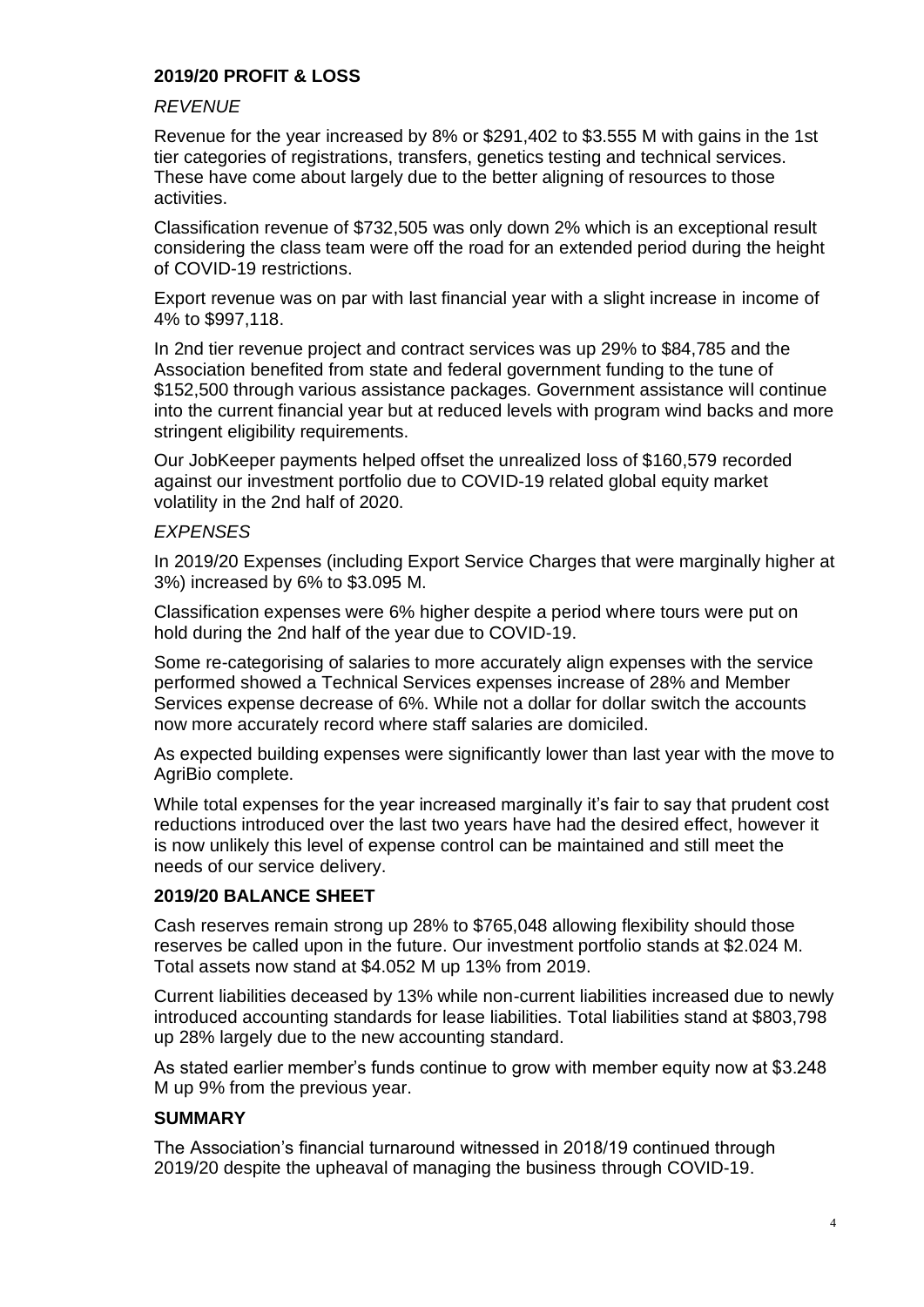Broadly speaking the financial performance for the year reflected the diversity of the Association's service offering but more importantly demonstrated that members continue to use our services at financially healthy levels.

### **BUDGET 2020/21**

The 2020/21 Budget of a \$46,513 surplus is a cautious forecast in line with previous years based on conservative revenue numbers and consistent expense estimates.

### *REVENUE*

As in previous years we are conservative in our approach to export income and have forecast 75% of 2019/20 revenue. While we expect the trade to continue strongly it can be problematic to budget on the same levels of activity and therefore revenue based on last year's results.

For Member Services and in particular Registrations we expect an improvement in activity with 2020/21 seeing a full year of resources dedicated to driving up member service uptake.

We expect an improvement in classifications as hopefully COVID-19 restrictions are wound back nationally. The accounts have been adjusted to now include revenue from the GINFO project into classification. This better reflects the use of the class team as that project continues to grow.

### *EXPENSES*

Overall the budget forecasts a slight decrease in total expenses although some business areas will see increases, such as classification, with the recent appointment of an additional classifier. This should be offset by additional classifications.

Member services sees an increase of 17% in line with the proper allocation of salaries.

### **SUMMARY**

Management have set another conservative budget in line with other years and with prudent expense control the 2020/21 year should progress as planned.

Early indications from the July/August trading period are that we are ahead of budget for the current year but slightly behind our trading position for this time last year.

**MOVED** Mr. Garry Carpenter, seconded Mr. Colin Daley that the Annual Accounts for the year ending 30 June 2020 be approved and adopted.

*Carried*

# **5. DECLARARTION OF ELECTION RESULTS**

### **5.1 The Board**

The Secretary informed the meeting that due to nominations exceeding the number of vacancies a ballot was held.

At the conclusion of counting by the scrutineer Mr Damien Smith the Secretary informed the meeting that Mr. Gino Pacitti and Mrs. Jacqui Suares were duly elected to three year terms on the Board.

# **5.2 The Breed Development and Conformation Committee**

The Secretary informed the meeting that the nominations received did not exceed the number of vacancies a ballot was not required.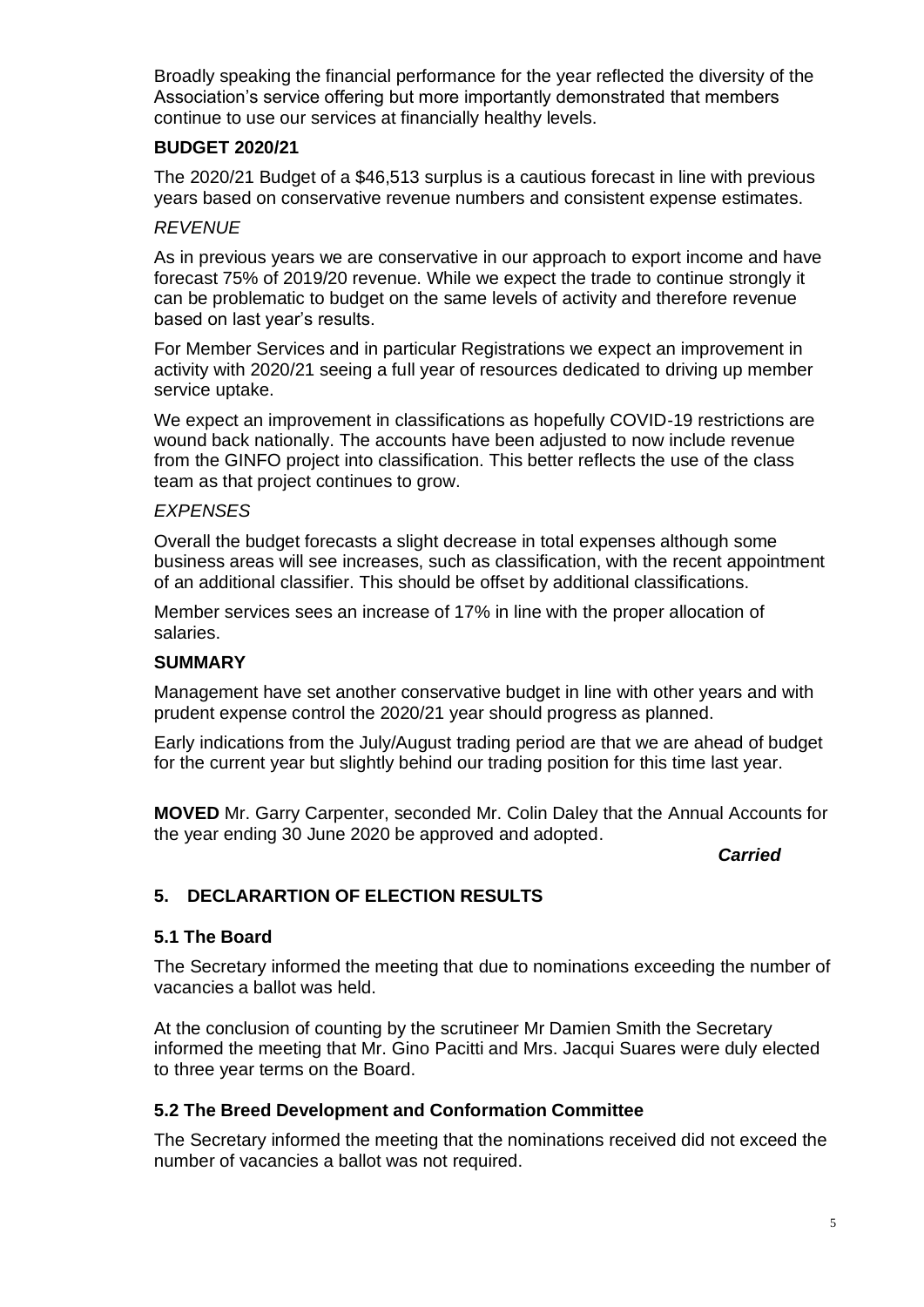The Secretary informed the meeting the Mr. Brett Cirillo and Mr. Phil Daniel had been appointed for 3 year terms to the Breed Development and Confirmation Committee.

# **6. SPECIAL RESOLUTION**

**MOVED** Mr. David Johnston seconded Ms. Andrea Henry that the changed to the constitution relating to the definition of a member be accepted as presented.

*Carried*

### **7. OTHER BUSINESS**

### **7.1 Report of the Breed Development and Confirmation Committee**

Mrs. Jenny Grey chair of the Breed Development and Confirmation Committee presented the report for the 2019/20 year.

### *BDCC Report 2019/20*

Good afternoon everybody.

Once again it is my pleasure to present the Breed Development and Conformation Committee Report for 2019/20. To say the least this year has had its challenges in so far as COVID-19 put a halt to what many on the committee would argue is a highlight of the year and that's the out of town on farm visits. Nevertheless and with Zoom technology playing its part the committee continued it work in the second half of the year albeit limited.

### *Committee*

As is required under the Association's governance two members of the BDCC have reached the end of their current terms and I would like to personally thank Lynette Greenwood and Brett Cirillo for their service and commitment to the committee over the last few years. Both are eligible to renominate for another term but unfortunately Lynette decided not to seek another term so we will have a new face on the committee at our next meeting.

Lynette Greenwood joined the committee in October 2013 and remained a member for the next 7 years successfully renominating in 2017 after what was then 4 year terms.

Lynette brought to the committee her no nonsense practical and "get on with it" attitude on all things. She was and remains a wonderful supporter of the classification system not only around the committee table but also for her Alnor Holsteins herd near Ballarat.

Her willingness to include her herd in research projects was testimony to her support of class and the Association and as well as a true believe in the importance and value of proper and accurate animal identification. Something the class team appreciates.

The Committee was again honoured to have the services of Dr Mary Abdelsayed as a member before Mary went on maternity leave. Dr Abdelsayed continues to make a valuable contribution to our discussions and will make a welcome return to next we meet.

In the September meeting the committee met with the Board and the Strategic Directions Committee (SDC) to discuss the national committees' structure and terms of reference and the overall health and effectiveness of the governance of the Association.

The outcome from these discussions and preliminary work was to become the foundation of the 2020/25 Strategic Business Plan and the Committee appreciated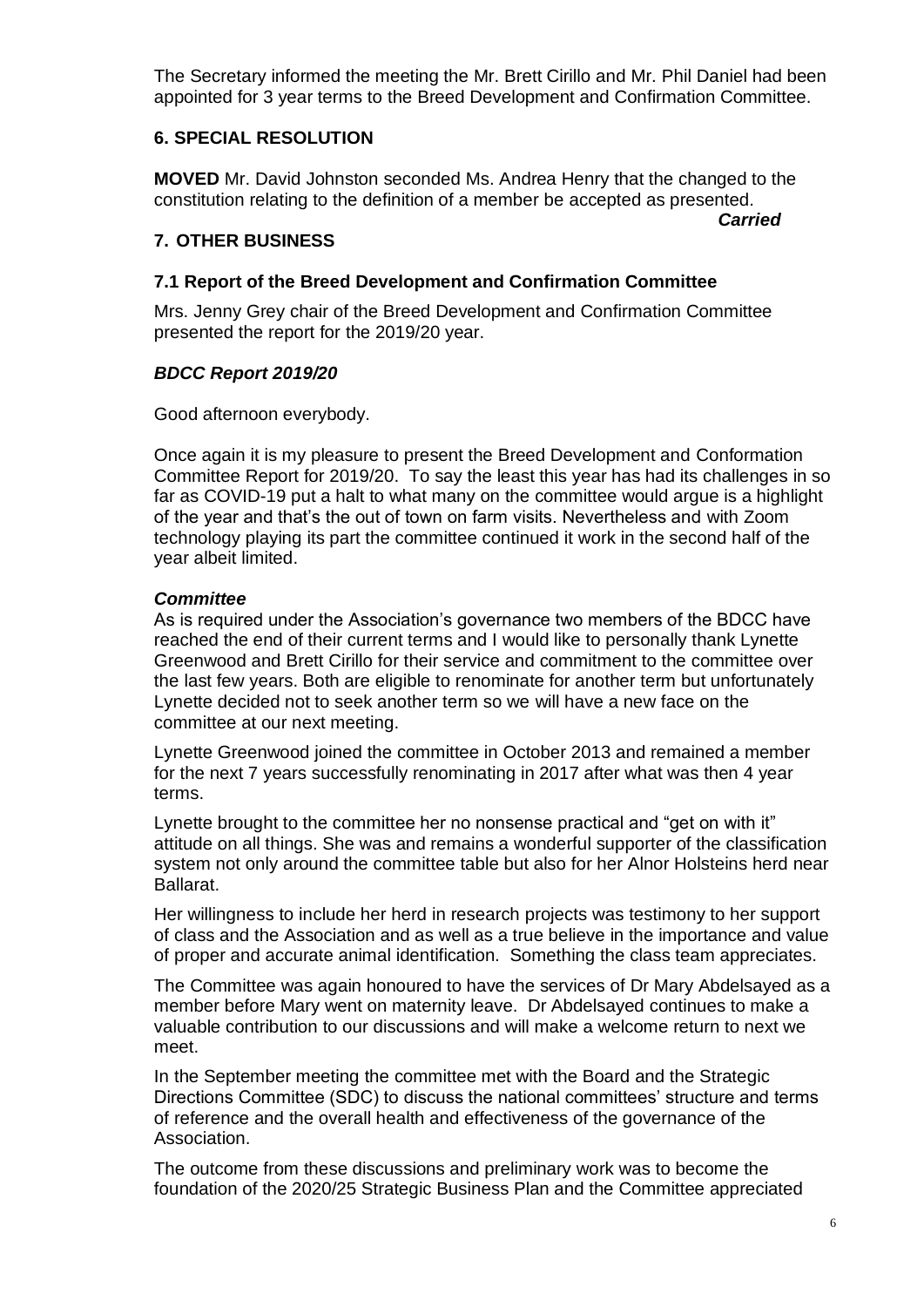their involvement in this very important initiative. It also provided the opportunity for members of both the SDC, the BDCC and the board to rub shoulders and better understand the roles and responsibilities of each committee.

### *Competitions*

As I have said in the past the BDCC oversees the major competitions of the Association, the Cow of the Year and the All Australian.

COVID-19 seriously affected the "where and the how" these two prestigious competitions were judged. Gone was the annual face-to-face and robust argy-bargy across the judging table and in place was judging via Zoom with its inherent technical challenges, intermittent reception and juggling hundreds of photographs.

Lisa McKay, David Peglar and Matthew Templeton selected the All Australian finalists for this year's competition. This year was Matt's first and Lisa's last year as judge of the All Australian; no doubt, Lisa like all past judges that come to their term's end will miss her time pouring over photos and the robust discussions that are commonplace amongst the three judges. Perhaps not over Zoom!

I would like to pass on a personal vote of thanks to the judges and to Delia Worth from the office who collated al the entries and photographs who showed great patience and perseverance to get the job done. Thank You.

For the Cow of the Year judging the Committee was joined by member judge David Johnston Boorcan, VIC and by industry judge Dale Bryce from Premier Genetics and Livestock Solutions Nowra NSW to judge a narrow but extremely strong field of entrants. Congratulations to the finalists.

I would to take the opportunity to say thank you to the members who continue to support the Cow of the Year competition. While the number of entries can always be higher it's because of your entries the competition continues for another year; so Thank You!

Again, this year the number of entrants was strong and the competition continues to be the premier photographic competition in Australia. Congratulations to the finalists; they are a credit to the breed and their breeders and owners.

On behalf of the Committee, I would like to thank the judges for taking the time to help shine a spotlight on the best Holsteins in Australia.

A decision by the committee as to whether the competition is run in 2020/21 needs to be made soon as the number of shows at local, state and national level is very limited due to COVID-19. It would make sense to bend with breeze and make the call but it is an important decision something the BDCC will take seriously.

The Semex Holstein Australia On Farm Challenge rolled along as usual last year with a healthy number of entries in each state. Without the support of the numerous members throughout the sub branch network and the generosity of Semex the competition would not be what it is.

Sadly as you would know this year's competition has been cancelled due to COVID-19 in what would have been the competitions 20th year. I'm sure we will celebrate a wonderful 21st year in 2021.

# *Breed Development*

During the year a number of activities were supported, initiated or engaged with by the BDCC and include:

In November held an Out of Town meeting in Northern Victoria visiting Mitch Holsteins and Redmaw Holsteins.

In December held joint discussions with DataGene during the National Breeding Objective 2020 review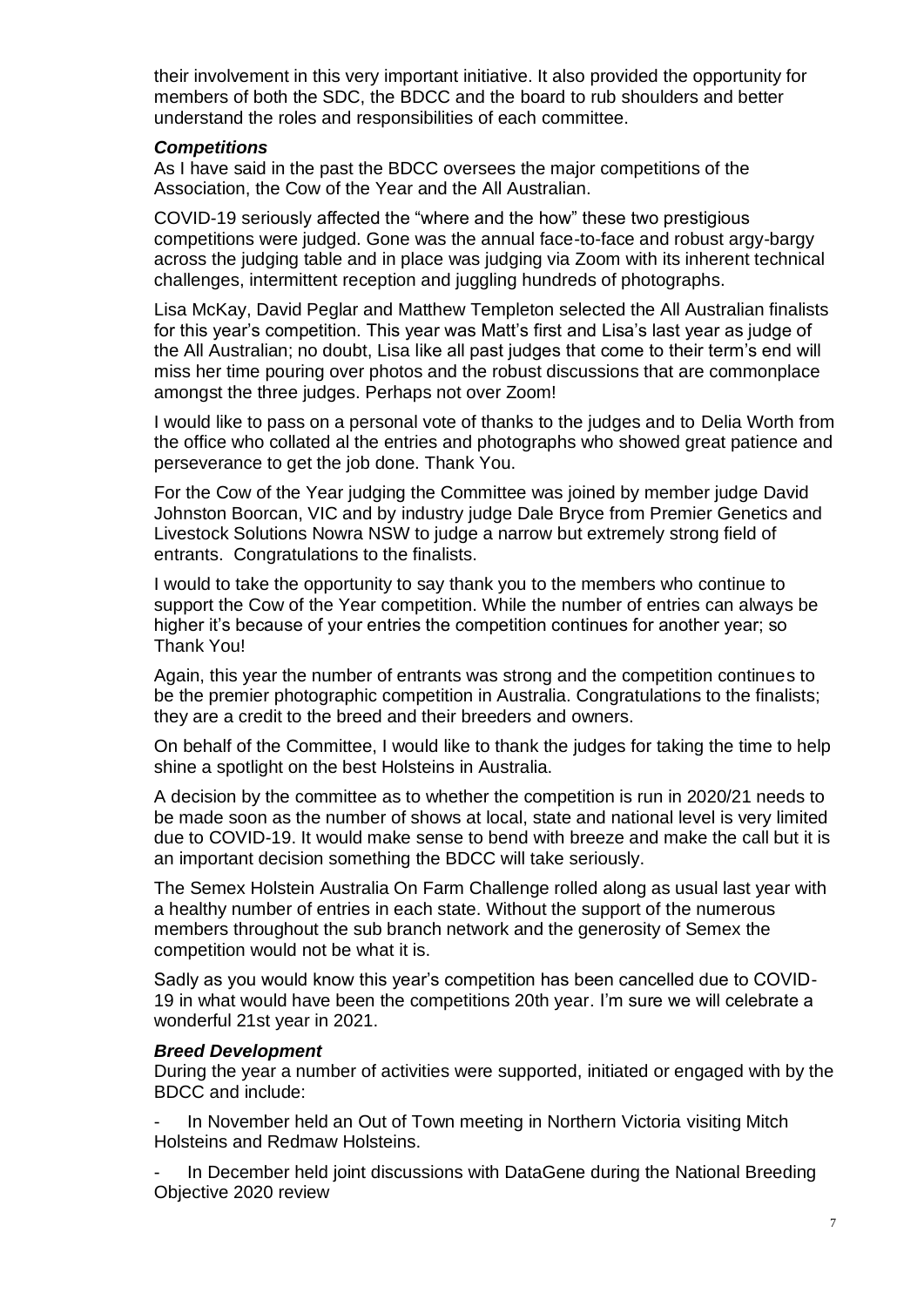March 2020 National Judging School in March in Colac, VIC.

Some 18 participants attended and 7 were successful and have been added to the National Judging Panel. The schools overjudges included Jade Sieben, Vaughan Johnston and Pat Nicholson.

This was Pat's 3rd school as overjudge and all 3 showed their professionalism throughout the school as well as no doubt some patience when required. The group remained enthusiastic from the beginning and that helped make the event such a success.

Also attending were BDCC members Geoff Horrocks, Brett Cirillo and myself. This gave some of the committee first-hand knowledge of the school and will allow the BDCC plan for another judging school next time around.

I must not forget the enormous effort and on the ground organisation from the members of the Western District sub branch. Without this help the school would not have been the success it was; so a huge Thank You.

### *Classification*

No doubt COVID-19 has been and will be mentioned throughout this year's AGM. Obviously, the pandemic has had a big impact on where we could send the classifiers and continue to deliver this service to members.

A big thank you to the class team who despite a lengthy shut down during the second half of 2019/20 were kept busy with a national member ring around which from all reports was well received.

I would also like to take the opportunity to thank someone who is an integral part of the class team but rarely gets the recognition they deserve. Behind every class tour, every phone call and SMS that goes into the tours sits a member of staff who largely goes unheralded. Some of you may know John Crowther and I'm sure most of you have spoken to him on the phone. John's job is to juggle the booking the class and juggling the where abouts of the classifiers; not an easy job but John does it without fanfare or platitudes. Thank You John!

Throughout the pandemic, the number one priority had been the health and welfare of the staff as well as members and I would like to pass on my thanks to every member for their patience through this difficult period.

During the last few months class is back up and running in those states and regions where restrictions allow and as I speak the signs are improving with border closures being lifted.

To help with the class backlog a new classifier has been recruited and despite COVID-19 has finally started training. Rob Marshall might be known to members through his involvement with the Northern Victoria sub branch. Welcome Rob!

In closing, I would like to thank Graeme Gillan for his support of and direct involvement with the BDCC during his time as CEO and I look forward to a similar level of engagement from new CEO Rohan Butler.

Finally to my fellow Committee members for their hard work and dedication during the past 12 months; thank you.

Thank you Mr President.

**MOVED** Mrs. Jenny Grey seconded Mr. Pacitti that the report be accepted.

*Carried*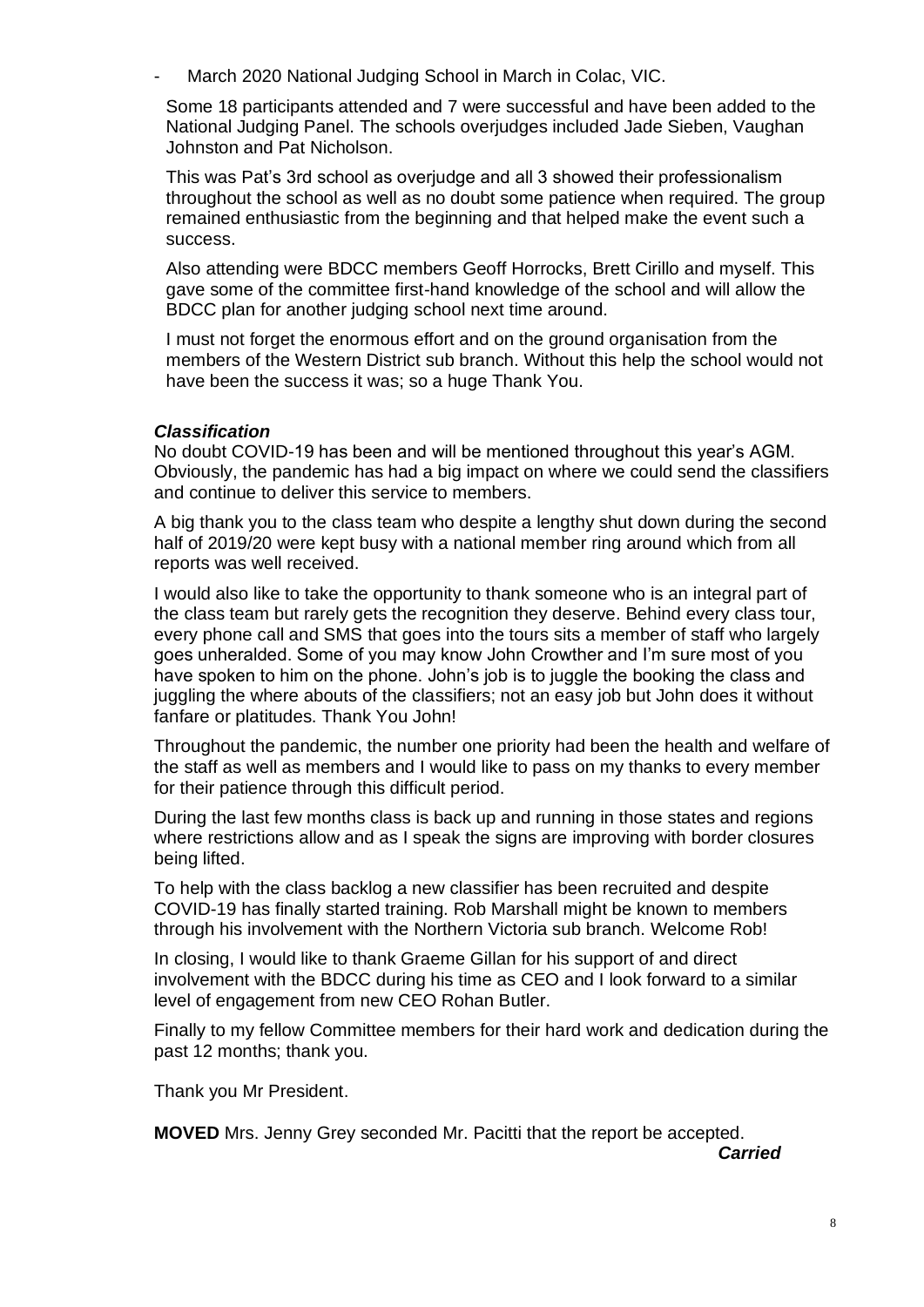# **7.2 REPORT of the CHIEF EXECUTIVE OFFICER**

The Chief Executive Officer presented to the meeting his report for 2019/20.

The 2019/20 financial year has been one of two very distinct halves the first half of the year saw operations as normal, events conducted, competitions run. The second half of the year was turned on its head, with operational restrictions brought on due to the COVID-19 pandemic.

### **Staff Operations**

Operating throughout the year with fourteen staff members including 4 classifiers on the road, the biggest change was the employment of Simon Adams as Services Extension Officer. In many ways this is a back to the future moment with some of his role is similar to the way Field Officers have operated in the past; establishing new members and helping old members catch up on registrations. As restrictions ease our plan is for Simon to be out visiting members nationally.

The onset of restrictions brought about by the COVID-19 pandemic in March resulted in office based staff working from home rather than at Dairy House, and due to the second wave in Victoria the situation remains much the same at the time of the AGM. Classifiers were also taken off the road for 6 weeks but are now operational again with a COVIDsafe plan in place.

Through all this, much like for members on farm, operations have remained as close to normal as possible. The staff both in the virtual office and in the field have to be commended for their work during the year under trying circumstances.

### **Strategic Business Plan**

In order to keep Holstein Australia providing relevant services we have a business plan. Traditionally the plan is revised every 5 years and 2019/20 was a review year. A process was undertaken working initially with the Board, Strategic Directions Committee, Breed Development and Confirmation Committee and Staff. This culminated with a meeting of the Board and two committees.

The plan has a very deliberate structure Aspiration > Objective > Action. This is a pyramid process whereby we have identified the Aspiration or the place the business needs to be. From there the objectives are the things that need to change to get to the aspiration and the actions are the to-do list that help reach the objectives.

Recently the plan was released to sub branch office bearers and the document will soon be available for members to review so they can understand the direction of the organisation. Work has begun on the new plan with several actions already being completed such as the employment of the Communications Coordinator, welcoming Sarah Keens to the team in August.

### **Member Services**

### **Registration**

Unfortunately registrations numbers continued to trend down with a total of 37,621 registrations down 6,978 on the 4 year average. Obviously not a great statistic but a reality that also impacts other organisations in the dairy industry. The employment of the Service Extension Officer is critical in turning this tide and there are other key actions in the Strategic Business Plan to address this issue.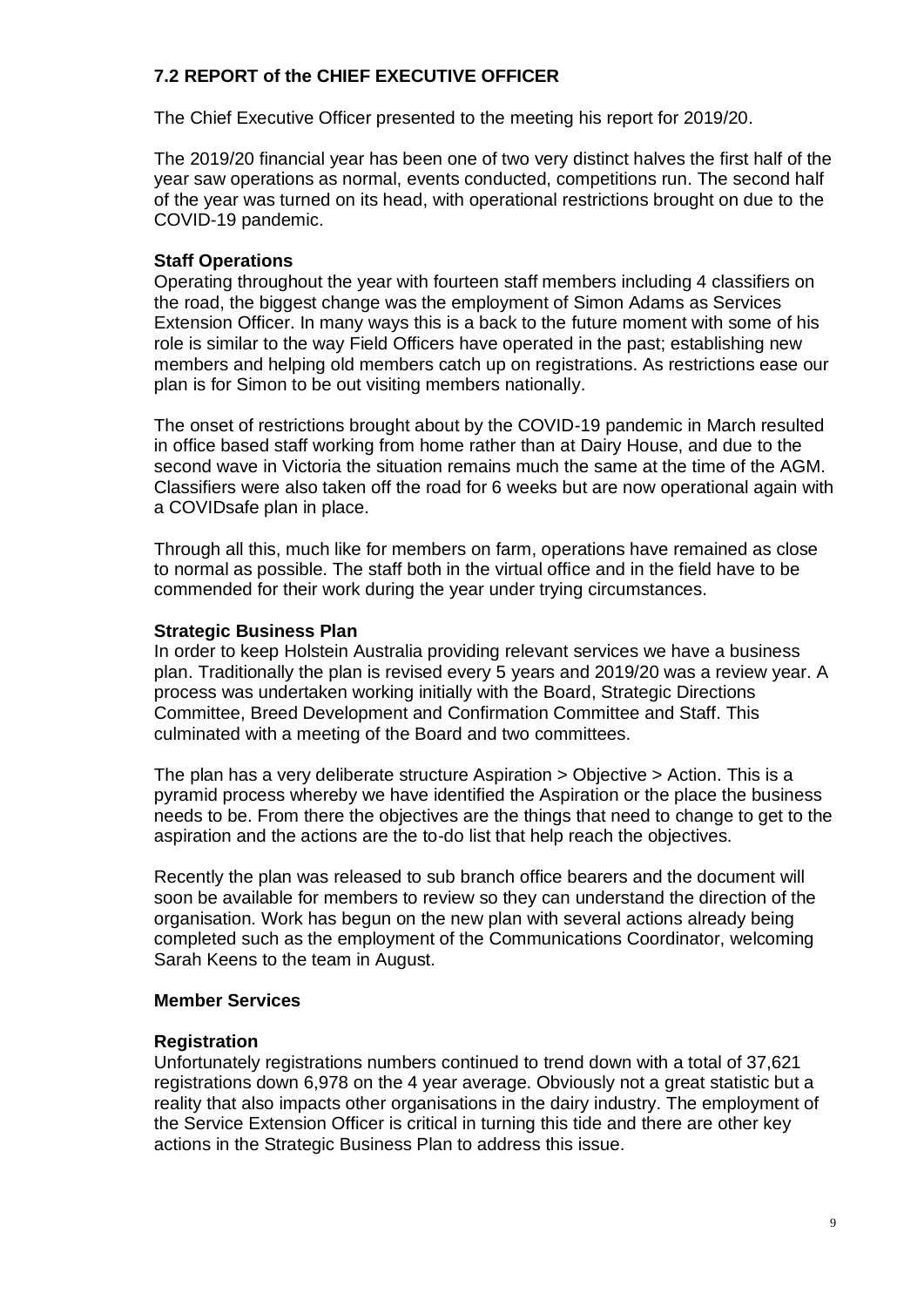### **Genomics**

The genomic service continues to slowly grow, with 14,317 tests up 42% on the previous year. The 2018/19 year was though a low point and 2020/21 will be a year where HA looks to consolidate the numbers of genomic tests processed with the continued strength of the live heifer export market helping this.

### **Classification**

The number of evaluations was stable year-on-year at 25,960. Given there was a 6 week period with the class team off the road this is a great outcome. Early numbers for 2020/21 show there is some catch up from the COVID-19 related shutdown period and we expect numbers to be up significantly with an additional classifier being employed and increased work from the GINFO research project.

### **Export**

Export inspections and pedigree certifications continue to be a strong income earner for the Association. A visit to China in July last year confirmed that while the trade can be volatile the strong demand for Australian Holstein Heifers in China continues.

The strategic business plan has a strong focus on the export of Australian Holstein genetics with significant member feedback indicating that they want to see HA focus on helping build export markets that provide opportunities for them to market live cattle, embryos and semen.

### **Summary**

In summary the 2019/20 year was a consolidation year for Holstein Australia with export driving a very healthy surplus. Operations continued in a normal manner despite pandemic lockdowns. We look forward to 2020/21 being a year of development with the implementation of the first year of our five year strategic business plan and the introduction several new services.

Finally, I would like to reiterate the words from Patrick on Graeme Gillan's tenure as CEO and to also thank him for the guidance leading me up to the transition of the changing of the guard.

**MOVED** Mrs. Sam Simpson seconded Mr. Matthew Robertson that the report be accepted.

*Carried*

# **7.3 ANY OTHER BUSINESS**

### **7.3.1 Comment from the floor**

Mr. Hennie Verwaayen from the New Zealand Holstein Friesian Association congratulated Holstein Australia on the running of the meeting online.

### **7.3.2 Vote of Thanks**

Mr Carpenter gave a vote of thanks to outgoing President and Board member Patrick Glass for his extraordinary contribution to the Association over more than a decade of Federal representation including BDCC Chair and completing 3 terms as Federal President.

### **8. CLOSE OF MEETING**

There being no other business the Chair declared the 2019/20 Annual General Meeting closed at 1.12pm.